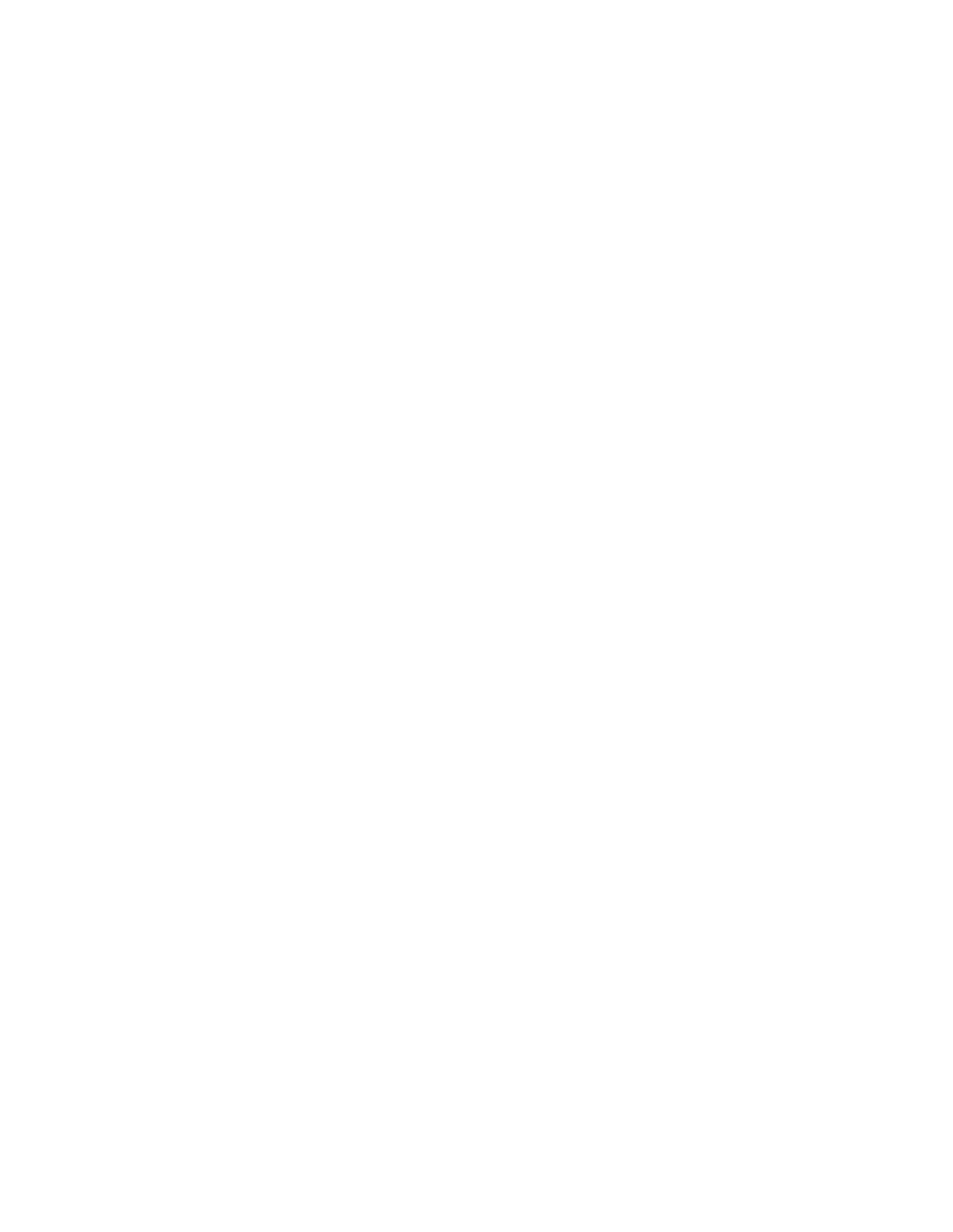### **KITE, Justice**.

[¶1] Bruce Boyle (Husband) appeals from the property disposition in the decree granting Renee Boyle's (Wife) complaint for divorce. Husband asserts the district court erred by classifying his employment benefits, including banked hours, vacation hours, and sick leave, as marital property. He also claims the district court abused its discretion in dividing the parties' property. We conclude the issue of whether Husband's employment benefits were marital property was not properly presented to the district court and, therefore, decline to consider his argument on appeal. Further, we find no abuse of discretion in the district court's division of property.

[¶2] Affirmed.

#### **ISSUES**

[¶3] Husband states the following issues on appeal:

Was it proper for the district court to consider banked hours, vacation hours and sick hours as marital property?

Did the district court abuse its discretion in the property division set forth in the judgment and decree of divorce?

Wife does not set forth a separate statement of issues on appeal.

# **FACTS**

[¶4] Husband and Wife were married on September 9, 1994, in Rapid City, South Dakota. Husband was a pilot employed by Northwest Airlines. Wife also worked for Northwest Airlines, first as a gate agent and later as a flight attendant. Husband earned significantly more than Wife during the marriage.

[¶5] The parties each owned a home prior to their marriage, but they sold their individual properties and placed the proceeds in their joint accounts. They used their joint funds to purchase property and build a new home in Aladdin. The parties also mortgaged the Aladdin property and borrowed against their 401(k) retirement accounts and from family members to fund the building project.

[¶6] After several years of marriage, the parties' relationship deteriorated, culminating in Wife's claim Husband was engaged in an extramarital relationship with another woman. Wife moved out of the parties' Aladdin residence in July 2004. Approximately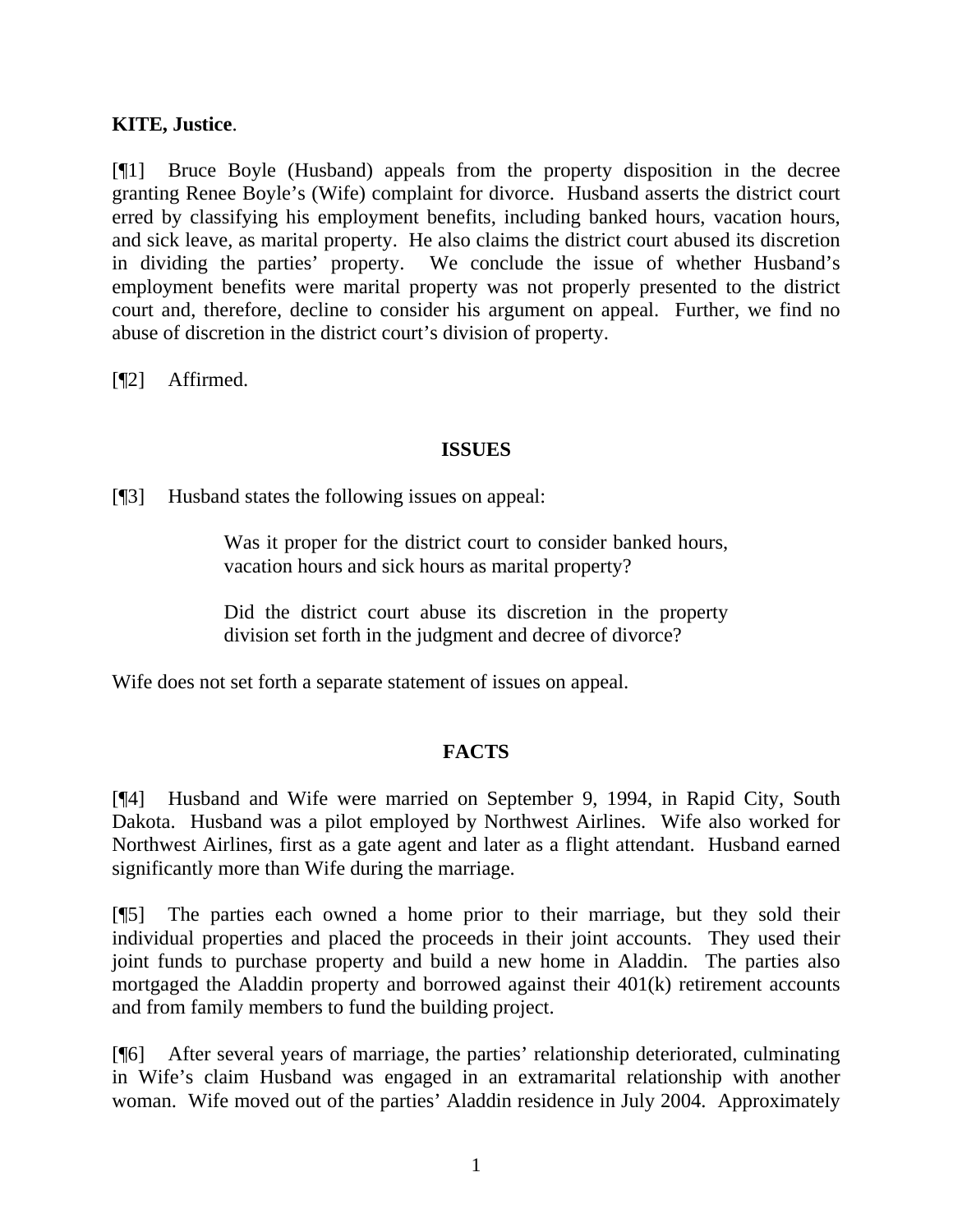three weeks later she moved back into the house, but the parties' relationship did not improve. Over the course of the next several months, there were arguments which apparently escalated to physical violence on a couple of occasions.

[¶7] On December 9, 2004, Wife filed a complaint for divorce and a motion for exclusive possession of the marital residence. Husband answered the complaint, and the parties agreed to a temporary arrangement wherein Husband would have possession of the marital residence and would pay Wife \$2,500 per month in spousal support while the divorce proceedings were pending. The court also ordered Husband to pay other expenses, including the mortgage payments and vehicle expenses.

[¶8] The district court held a trial on May 25, 2005. Both parties testified at the trial, and the district court ordered them to prepare written submissions for the court's consideration in issuing its final decree. After the parties filed their written submissions, the district court issued a decision letter outlining its basic property distribution and indicating it generally adopted Wife's proposed distribution of the property. The court subsequently entered a judgment and divorce decree, and Husband appealed.

### **STANDARD OF REVIEW**

[¶9] Wyo. Stat. Ann. § 20-2-114 (LexisNexis 2005) sets out the statutory requirements for disposition of a couple's property in a divorce. That statute provides, in relevant part:

> In granting a divorce, the court shall make such disposition of the property of the parties as appears just and equitable, having regard for the respective merits of the parties and the condition in which they will be left by the divorce, the party through whom the property was acquired and the burdens imposed upon the property for the benefit of either party and children. The court may decree to either party reasonable alimony out of the estate of the other having regard for the other's ability to pay and may order so much of the other's real estate or the rents and profits thereof as is necessary be assigned and set out to either party for life, or may decree a specific sum be paid by either party.

*See also*, *Wallop v. Wallop,* 2004 WY 46, ¶ 26, 88 P.3d 1022, 1030 (Wyo. 2004); *Hall v. Hall*, 2002 WY 30, ¶¶ 11-12, 40 P.3d 1228, 1229-30 (Wyo. 2002). The trial court has the discretion to determine what weight should be given each of the individual statutory factors. *DeJohn v. DeJohn,* 2005 WY 140, ¶ 13, 121 P.3d 802, 808 (Wyo. 2005). *See also*, *Wallop,* ¶ 26, 88 P.3d at 1030.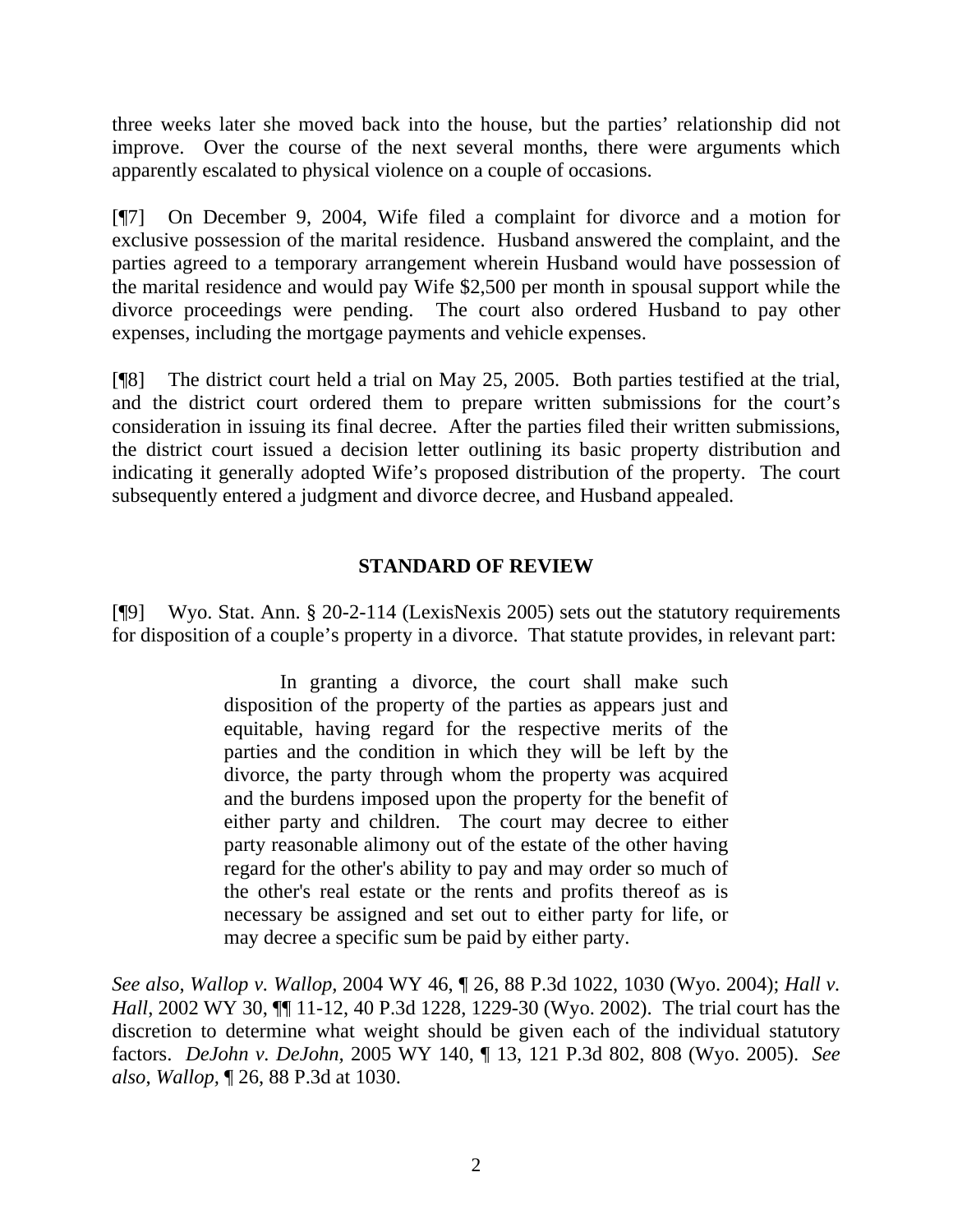[¶10] We expansively discussed the "just and equitable" requirement and our standard for reviewing property disposition decisions in *Sweat v. Sweat,* 2003 WY 82, ¶ 6, 72 P.3d 276, 278 (Wyo. 2003):

> A just and equitable distribution is as likely as not to be unequal. [*Carlton v. Carlton*, 997 P.2d 1028, 1032 (Wyo. 2000)]. We evaluate whether the trial court's property division is, in fact, equitable from the perspective of the overall distribution of marital assets and liabilities rather than from a narrow focus on the effects of any particular disposition. *Id*. From that perspective, we afford the trial court considerable discretion to form a distributive scheme appropriate to the peculiar circumstances of each individual case, and we will not disturb such a scheme absent a showing that the trial court clearly abused its discretion. *Id*. The division of property in a divorce case should not be disturbed except on clear grounds as the trial court is usually in a better position than the appellate court to judge the parties' respective merits and needs. *Metz v. Metz*, 2003 WY 3, ¶ 6, 61 P.3d 383, ¶ 6 (Wyo.2003). The trial court is also in the best position to assess the witnesses' credibility and weigh their testimony. *Raymond v. Raymond*, 956 P.2d 329, 332 (Wyo.1998). We, therefore, give considerable deference to its findings. *Id*. The ultimate question in determining whether an abuse of discretion occurred is whether the trial court could reasonably conclude as it did. *Metz*, 2003 WY 3, ¶ 6, 61 P.3d 383. In answering that question, we consider only the evidence of the successful party, ignore the evidence of the unsuccessful party, and grant the successful party every favorable inference that can be drawn from the record. *Holland v. Holland*, 2001 WY 113, **[8, 35 P.3d 409, [8 (Wyo.2001).**

*See also, Houx v. Houx,* 2006 WY 102, \_\_\_ P.3d \_\_\_\_ (Wyo. 2006). As with any appeal, the district court's conclusions of law are reviewed *de novo*. *Maher v. Maher,* 2004 WY 62, ¶ 6, 90 P.3d 739, 741 (Wyo. 2004).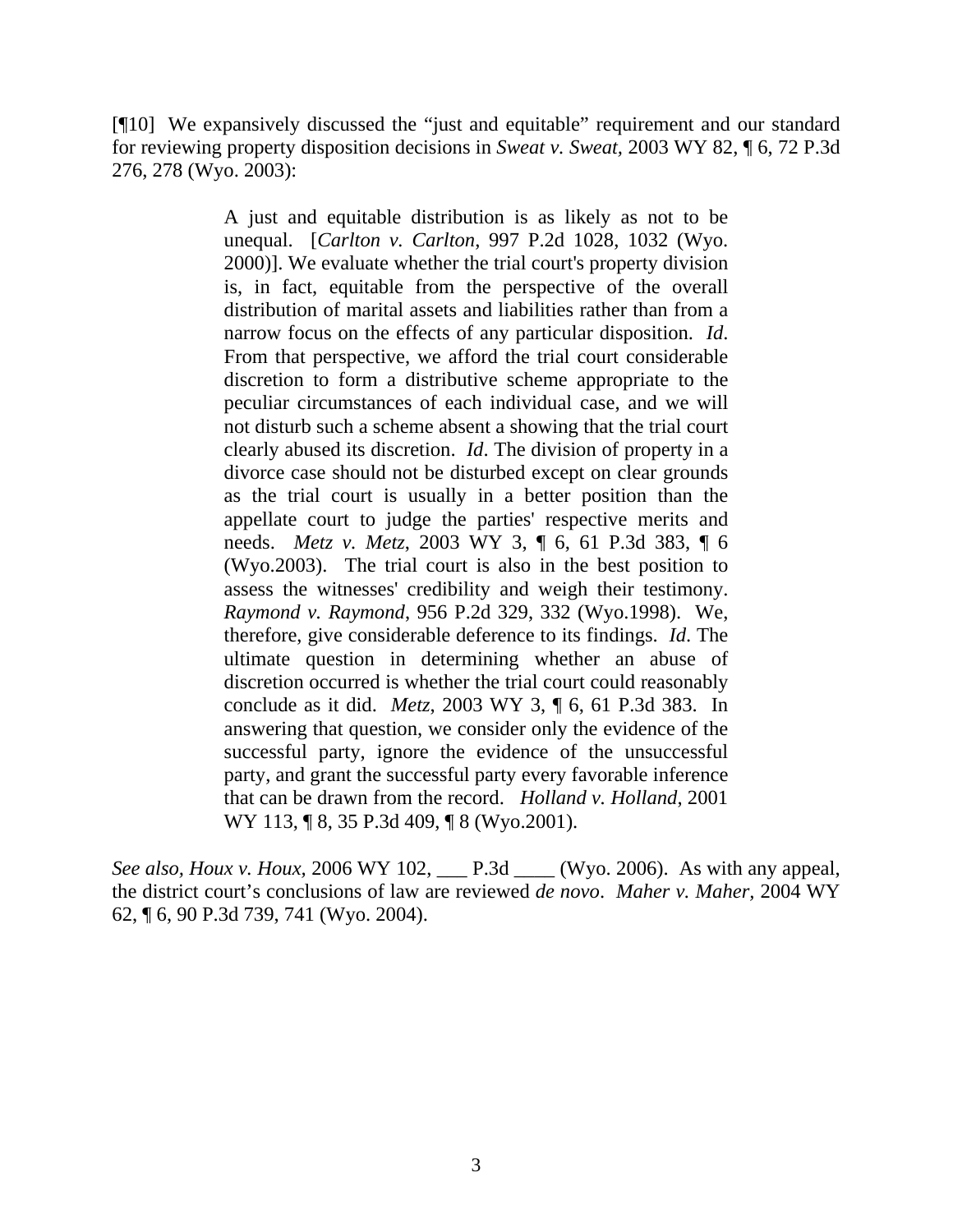# **DISCUSSION**

### *A. Employment Benefits*

[¶11] Husband claims the district court erred by including certain employment benefits he had accumulated as a pilot for Northwest Airlines in its distribution of the parties' marital property. In particular, he claims his banked hours,<sup>[1](#page-5-0)</sup> vacation hours, and accumulated sick leave were not marital property subject to distribution. The district court awarded the employment benefits to Husband and included their value in his part of the marital estate. The gist of Husband's argument is that, if he would not have been credited with those values, he would have received a larger portion of the marital estate.

[¶12] The parties reached an agreement as to the disposition of most of their property. Thus, at trial they focused on approximately thirty items still in dispute, either because the parties could not agree on who should get the property and/or what value should be assigned to the property. Those items were identified in a joint exhibit admitted into evidence at trial. The joint exhibit was a spreadsheet with columns entitled: Property Description, Property Values (including separate spaces for Wife's values and Husband's values), Party Requesting Property (including spaces marked with an "x" to indicate if Wife wanted the property and/or if Husband wanted the property), Court Assignment (with separate spaces marked "To P (\$)" and "To D (\$))," and a column entitled "Notes." Husband's employment benefits were shown as items numbered 455, 456 and 457 on the joint exhibit. Item 455 was described as NWA banked hours pay. The joint exhibit indicated Wife placed a value of \$1,327 on the banked hours. Husband's value column contained a question mark. Neither party marked the columns indicating they were requesting the item. Item 456 was Husband's sick leave which Wife valued at \$264,060. The "Notes" column indicates Wife's value was calculated by multiplying 1467 accumulated hours by an hourly rate of \$180. Husband's value column contained a question mark, and neither party marked the column indicating he or she was requesting the item. Item 475 was Husband's vacation pay. Wife assigned a value of \$18,817 to Husband's vacation pay, and the "Notes" column indicates she calculated the value by multiplying 104.54 hours at \$180 per hour. As with the other two items, Husband's value column simply contained a question mark and neither party requested the item.

[¶13] At the trial, there was no testimony concerning these three assets except Wife's answers on cross-examination:

Q. [Wife], you didn't testify about your entries on lines

<span id="page-5-0"></span><sup>&</sup>lt;sup>1</sup> Husband explained he earned "banked hours" in his pilot position. The banked hours were used if he did not work his maximum number of hours in a pay period so that he could get a full paycheck for that pay period.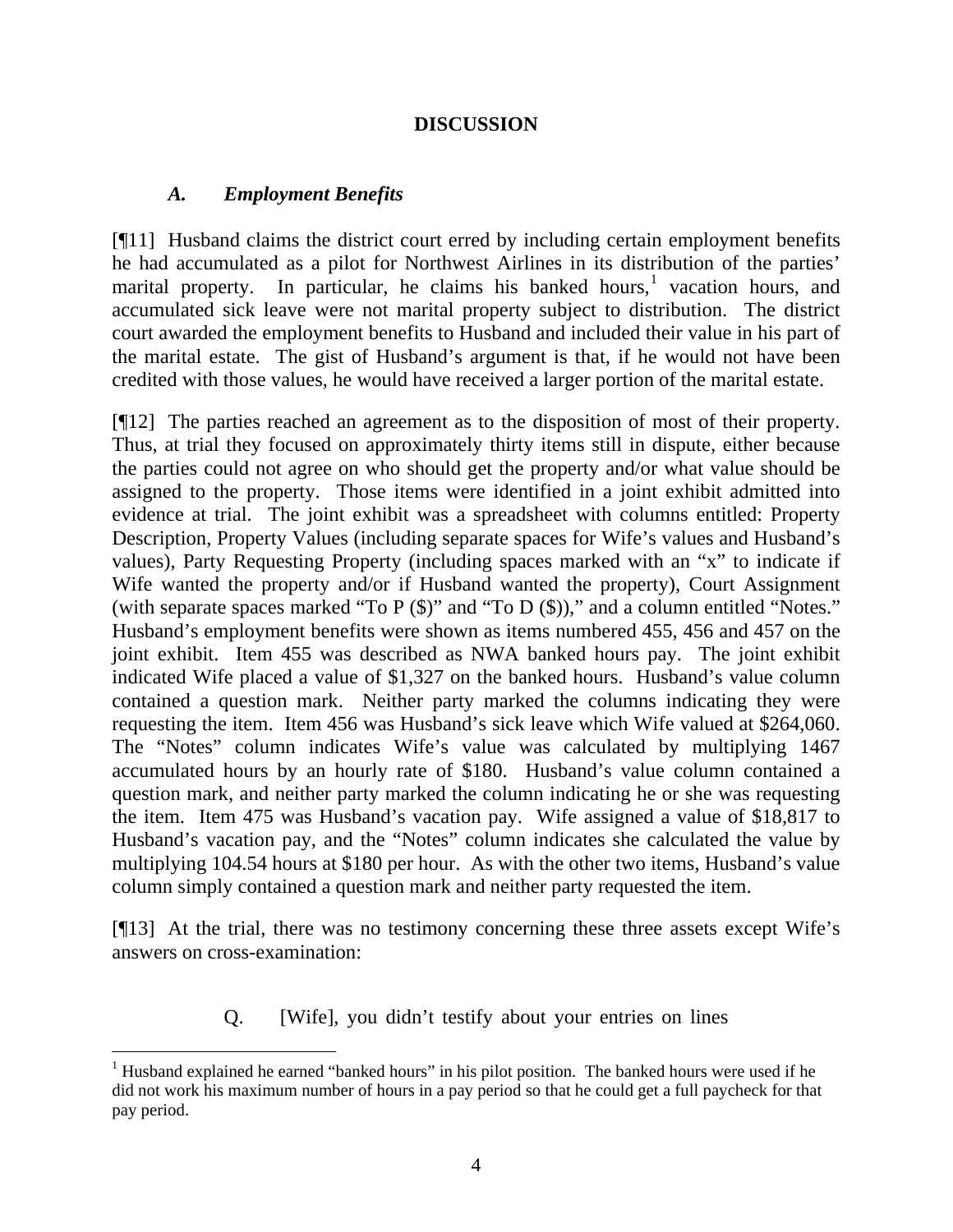455, 456 and 457. . . .

\* \* \*

- A. Those are all [Husband's] and I don't dispute that.
- Q. So you're not making any claim to those?
- A. No, ma'am, no.

[¶14] At the conclusion of the trial, the district court asked the parties to submit proposed decrees. Husband's proposed decree did not address the employment benefits at all. Wife submitted a written closing argument together with a revised version of the joint exhibit presented at trial, outlining her proposed property division. Husband's employment benefits were included in Wife's proposed property division in essentially the same form as in the joint exhibit, except Wife assigned them to Husband for "value." Husband did not respond to Wife's submission and the district court issued a decision letter setting forth its general rulings with regard to the parties' property. The decision letter stated the district court generally adopted Wife's proposed property distribution and debt allocation summary.

[¶15] In response to the decision letter, Husband filed a list of questions with the district court. Question No. 2 stated: "Should items 455, 456 and 457 on Plaintiff's proposed property summary be addressed in the Decree? [Wife's] testimony and the spreadsheet are inconsistent as she indicated she was not seeking these "assets" yet they are included." Wife's attorney responded, by e-mail, to Husband's question:

> I write to clarify what I believe to be a misperception contained in Ms. Day's letter of July 28, 2005.

> [Wife]did testify that she was not seeking the assets listed at lines 455, 456 and 457 of the Joint Exhibit. Her testimony was designed to indicate her knowledge that Northwest Airlines would not transfer those assets to her, regardless of any contrary order. She cannot have those assets and is not requesting that they be set over to her. That, of course, is entirely different from saying that the assets should not be valued and set over to [Husband], which is what we requested.

She subsequently sent another e-mail to clarify her position, stating: "I just reread my earlier e-mail to you and think that I have created more confusion than clarity. It was [Wife's] position that the assets at lines 455, 456 and 457 be set over to [Husband] at the values shown on the Joint Exhibit." The district court responded as follows: "Items 455,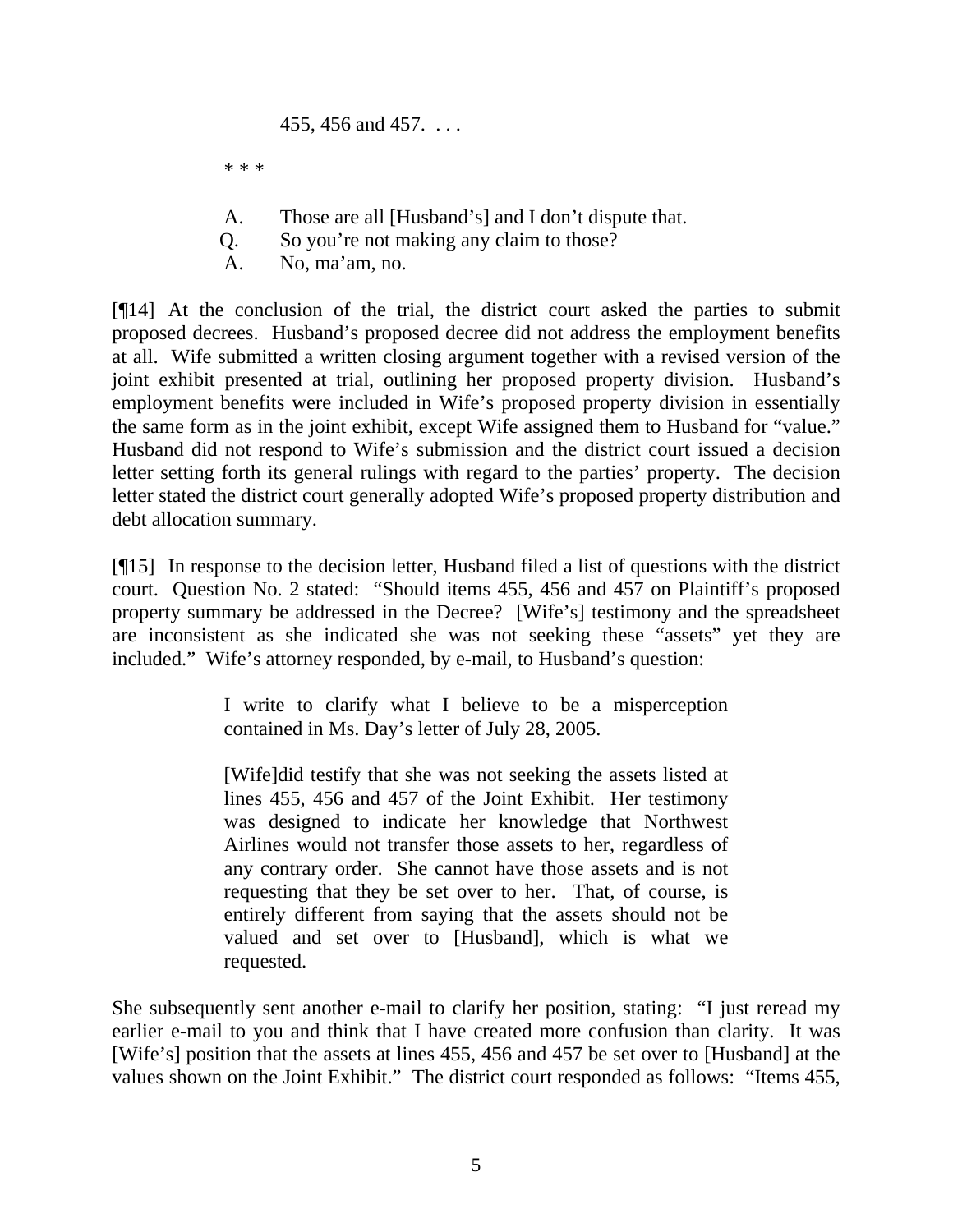456 and 457 are to be valued in their entirety. The court adopts [Wife's] position as to these items." Husband did not object to the district court's ruling.

[¶16] On appeal, Husband argues, as a matter of law, his employment benefits are not marital property As Husband points out, this Court has never before directly considered whether employment benefits are marital property. He claims, however, under the rationale of *Storm v. Storm,* 470 P.2d 367 (Wyo. 1970), his employment benefits amount to nothing more than a future expectancy and, therefore, should not have been included in the marital estate.

[¶17] In *Storm,* we ruled a spouse's inheritance, which did not mature until several months after the divorce action had been filed, should not be included in the marital estate. *Id.* at 370-71. Husband also cites to cases from other jurisdictions addressing whether employment benefits are includable as part of the marital estate and points out there is a split among other jurisdictions on the issue. *See e.g*., *Thomasian v. Thomasian,* 556 A.2d 675 (Md. App. 1989) (holding holiday and vacation time was not a marital asset); *Schober v. Schober,* 692 P.2d 267 (Alaska 1984) (holding unused personal leave was a marital asset). He claims we should adopt the position that, because accrued employment benefits are a form of alternative wages, they should not be included in the marital estate.

[¶18] Husband may be correct in his legal analysis; however, this is not the right case to make that determination because he provided no evidence at trial concerning the nature of these benefits and/or whether they had present value.<sup>[2](#page-7-0)</sup> In addition, he did not argue in the district court that, as a matter of law, his employment benefits were nothing more than expectancy under the *Storm* decision or that they were not marital property. Although his assigned value for the employment benefits was denoted with a question mark, the joint exhibit was intended to describe the property still in dispute and gave no indication Husband disagreed with treatment of those items as marital assets. This is in contrast to other items in the joint exhibit which Husband clearly claimed were "premarital" or "inherited" items and not marital assets. Because there is no evidence in the record about whether his employment benefits have cash value and Husband did not argue his employment benefits were not marital assets to the district court, there is no basis for us to decide his claim.

> This court has long held that issues not brought before the district court may not be reviewed on appeal. "We 'strongly adhere to the rule forbidding us to "consider for the first time

 $\overline{a}$ 

<span id="page-7-0"></span> $2$  There was some discussion at a pre-trial hearing on Husband's Motion for Relief from Temporary Alimony, about his employment benefits. At that hearing, Husband indicated his sick leave could be used to pay him if he missed work because he was ill. Contrary to Husband's assertion on appeal, there was no testimony about whether the sick leave or his other benefits had cash value upon termination of his employment.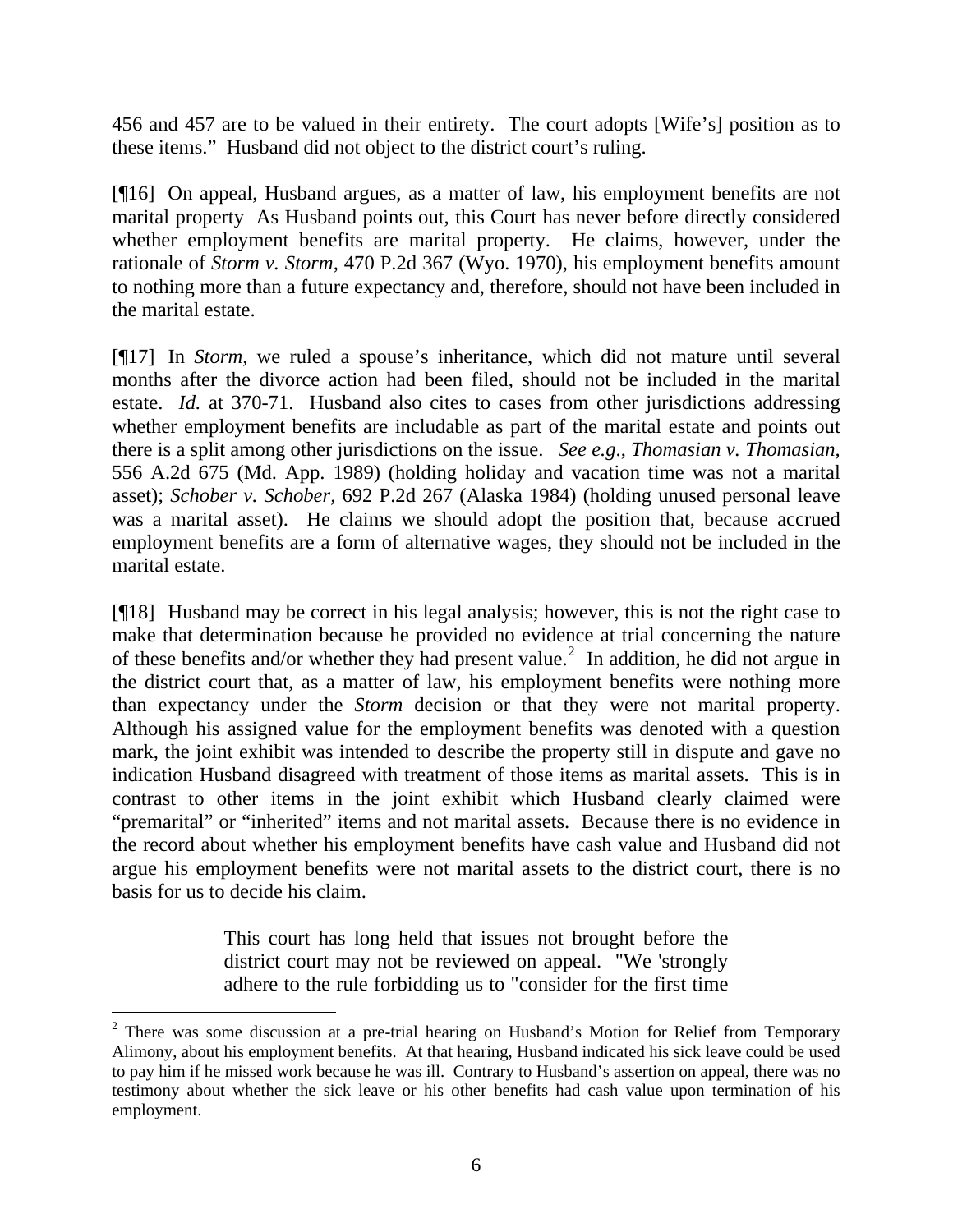on appeal issues that were neither raised in, nor argued to, the trial court," except for those issues which are jurisdictional or are fundamental in nature.'" Donaghy v. Board of Adjustment, 2002 WY 150, ¶ 11, 55 P.3d 707, ¶ 11 (Wyo.2002) (quoting Bredthauer v. TSP, 864 P.2d 442, 446 (Wyo.1993) and Oatts v. Jorgenson, 821 P.2d 108, 111 (Wyo.1991)).

*Wallop*,  $\P$  47, 88 P.3d at 1034. In order to decide this issue on the merits, the case would have to be remanded to the district court for an evidentiary hearing. That would give Husband a proverbial "second bite at the apple." Husband is not entitled to a second opportunity to present this issue to the district court; consequently, we decline to consider whether employment benefits such as those in dispute in this matter, are, as a matter of law, marital property subject to disposition in a divorce.

[¶19] Husband also argues the evidence does not support attributing the value of the employment benefits to him. This argument is somewhat difficult to follow because he falls back on his position that the employment benefits should not be included in the marital estate. To the extent this argument rehashes his first argument, we decline to consider it.

[¶20] Husband also submits a factual argument the employment benefits have no "cash value" to him. In other words, he insists he is only to be allowed to use the benefits to compensate him for time he actually takes off work but he is not entitled to be paid in cash for his benefits when his employment terminates. The record does not, however, support Husband's assertion because it contains no evidence as to if or when Husband was entitled to cash out his employment benefits. On the other hand, the record does contain evidence about the value of the employment benefits. The joint exhibit clearly showed his accrued employment benefits and rate of pay, and Husband does not claim those values are incorrect.<sup>[3](#page-8-0)</sup> Based upon the record before us, the district court properly valued the benefits when it set them over to Husband<sup>[4](#page-8-1)</sup>.

<span id="page-8-0"></span><sup>&</sup>lt;sup>3</sup> Other than the joint exhibit, the trial record does not contain evidence regarding the values of Husband's employment benefits. However, the values contained in the joint exhibit are shown on Husband's pay stubs which were admitted into evidence at a motion hearing held before trial. Both parties cite to this motion hearing to support their arguments about the employment benefits issue on appeal and, more importantly, Husband does not claim the values are incorrect.

<span id="page-8-1"></span><sup>&</sup>lt;sup>4</sup> Husband also includes a couple of statements in his brief, suggesting Wife waived her claim to the employment benefits. Although this argument was briefly raised in the district court when Husband questioned the district court about its inclusion of the employment benefits in the marital estate in light of Wife's testimony that she did not make any claim to the employment benefits, he does not cite to any pertinent authority or present any cogent argument on appeal to support a claim of waiver. *See BP America Production Co. v. Dep't of Revenue,* 2006 WY 27, ¶ 25, 130 P.3d 438, 466 (Wyo. 2006).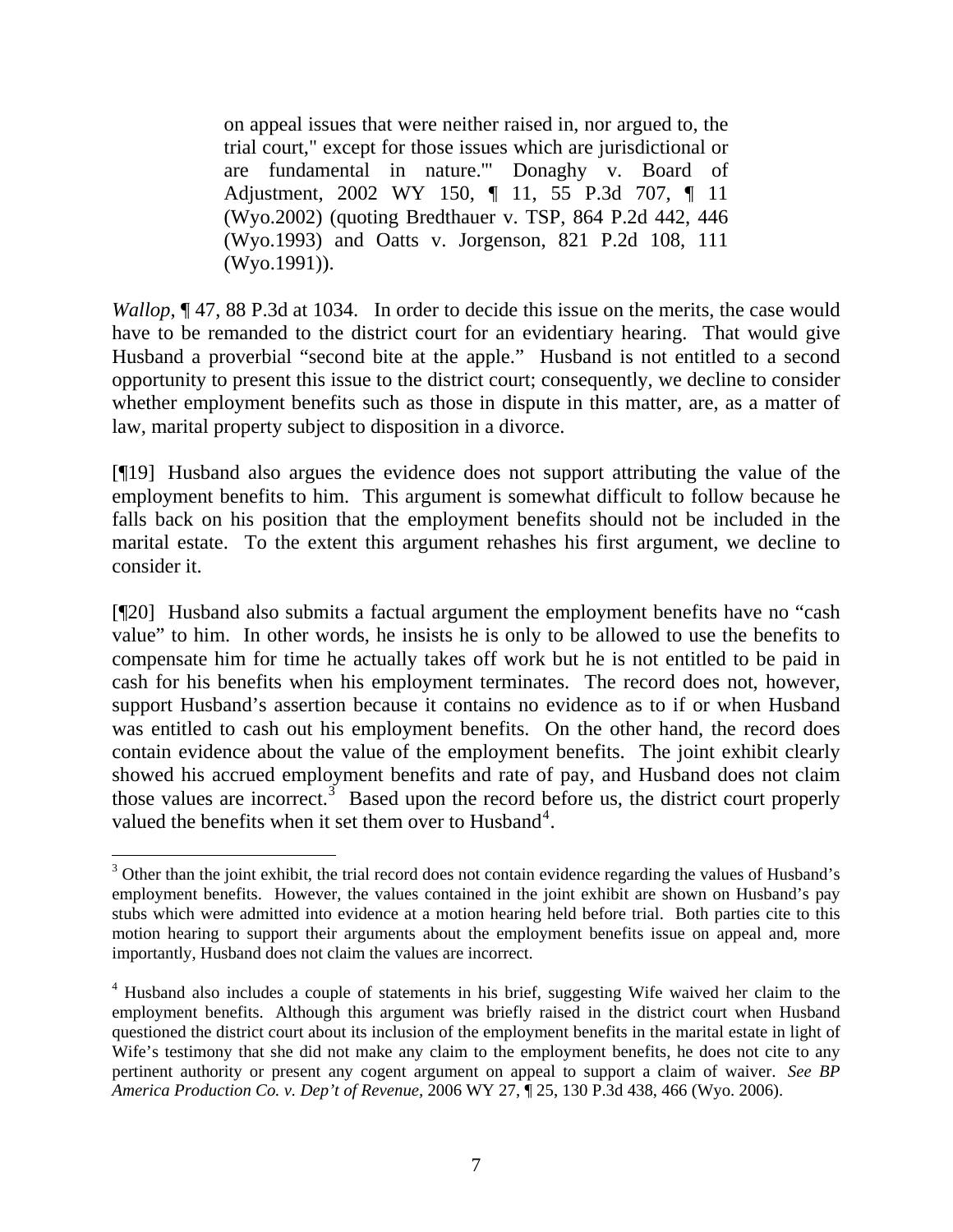# *B. Property Division*

[¶21] Husband argues the district court abused its discretion when it divided the parties' marital property. Applying a "shot-gun" approach, Husband takes issue with the district court's disposition of many of the individual property items and allocation of certain debts. In reviewing Husband's contentions, we must keep in mind "a primary question that must be answered in a review such as this is whether or not the evidence adduced at trial supports the property division as a whole, not necessarily each individual part of it." *DeJohn,* ¶ 15, 121 P.3d at 808; *Holland v. Holland*, 2001 WY 113, ¶ 9, 35 P.3d 409, 412 (Wyo. 2001).

[¶22] The largest asset of the marital estate was the Aladdin real property valued at \$1,600,000. The district court awarded the real property to Husband, together with the mortgage debt on the property. In order to equalize the division of the marital estate, the district court ordered Husband to pay Wife \$729,400, on or before September 30, 2006. Husband argues the district court failed to account for the costs of selling the real property, including commissions, listing fees and taxes, and the September 30, 2006, deadline was unreasonable for selling such a large and expensive piece of property.

[¶23] Husband's argument assumes he is required to sell the property. The district court specifically stated it was not ordering Husband to sell the property, but, in order to satisfy his debt to Wife, Husband "may have to choose between either selling the Crook County property or refinancing the same." Evidence was presented suggesting Husband could refinance the property if he chose to keep it. Furthermore, Husband presented no evidence about the costs associated with selling the property. With regard to the deadline for paying off Wife, the record shows the decision letter was dated July 15, 2005, more than a year prior to the September 30, 2006, deadline. On appeal, Husband makes the unsubstantiated claim he could not make arrangements to pay off the debt to Wife, either by selling or refinancing the property, within that period of time. Even if he could make that claim at this late date, the court's order made provisions for that possibility by requiring him to continue spousal support of \$2,500 per month, not to be credited against the judgment, until the debt was paid. $\frac{5}{5}$  $\frac{5}{5}$  $\frac{5}{5}$ 

<span id="page-9-0"></span>  $<sup>5</sup>$  Under the terms of the decree, Husband was ordered to pay \$2,500 per month in spousal support. All</sup> timely payments made before the September 30, 2006, deadline were to be credited against the amounts he owed Wife. Once he satisfied the judgment, his spousal support obligation ceased.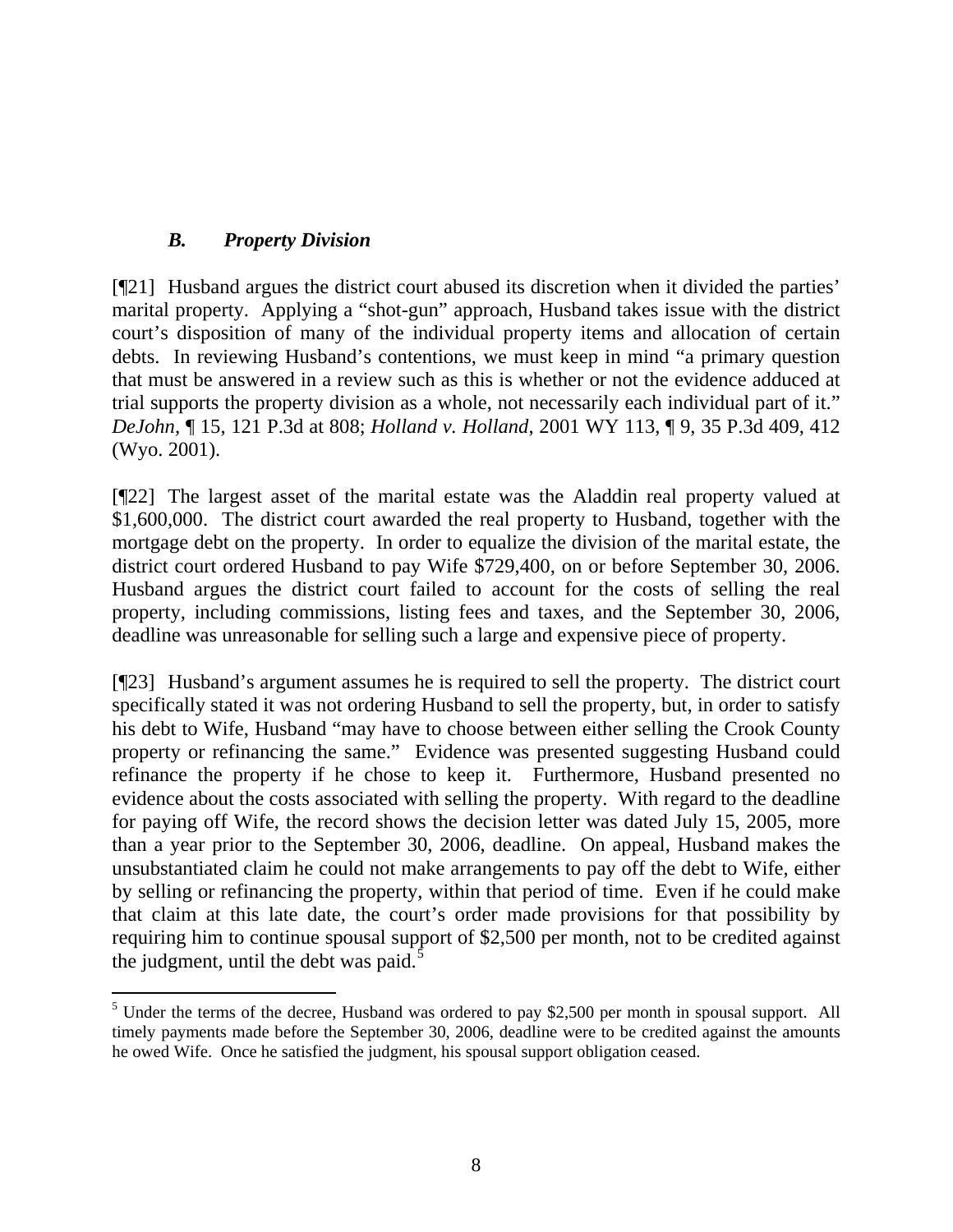[¶24] Husband also claims the district court's decision failed to acknowledge his premarital assets and the relative contributions of each party to the marital estate. In particular, he asserts the district court did not account for his contribution of approximately \$154,000 from the proceeds of the sale of his pre-marital home to the parties' Aladdin home or his premarital contributions to his retirement accounts. Husband contends, as well, the district court did not properly credit him for his greater income which allowed him to contribute more than Wife to the accumulation of the martial property.

[¶25] The record does not support Husband's assertion. The district court expressly considered the parties' contributions of premarital assets and the relative financial contributions of each party to the marital estate, together with the other statutory factors, and ruled as follows:

> 1. Both of the parties here appear to be intelligent, articulate individuals with some life experience prior to this marriage. As a consequence, concerns about relative premarital financial conditions could have been addressed in some type of prenuptial agreement, or in some other fashion. Rather, the parties here chose to substantially co-mingle and share their assets and go forward as one, apparently even prior to the time they were wed. While not singularly determinative of the outcome of this matter, the court has assigned this factor substantial weight.

> 2. While husband contributed in greater part to the financial condition of the parties, it appears that as a result of this marriage wife left a position that paid her significantly more than she is making now. Wife's testimony at trial was that early in the marriage husband encouraged her to move to Wyoming, and that move meant that she had to take a lesser paying position with her employer. Wife also testified that husband encouraged her to work less, and rely on husband's income. The court finds wife's testimony highly credible and believes that wife made a substantial sacrifice of her earning potential by acceding to husband's wishes. The court acknowledges that while wife was more than likely a willing participant in this plan, ultimately the court must "make such disposition of the property of the parties as appears just and equitable having regard for the respective merits of the parties and the condition in which they will be left by the divorce . . ." W.S. § 20-2-114. While quoting the foregoing statute in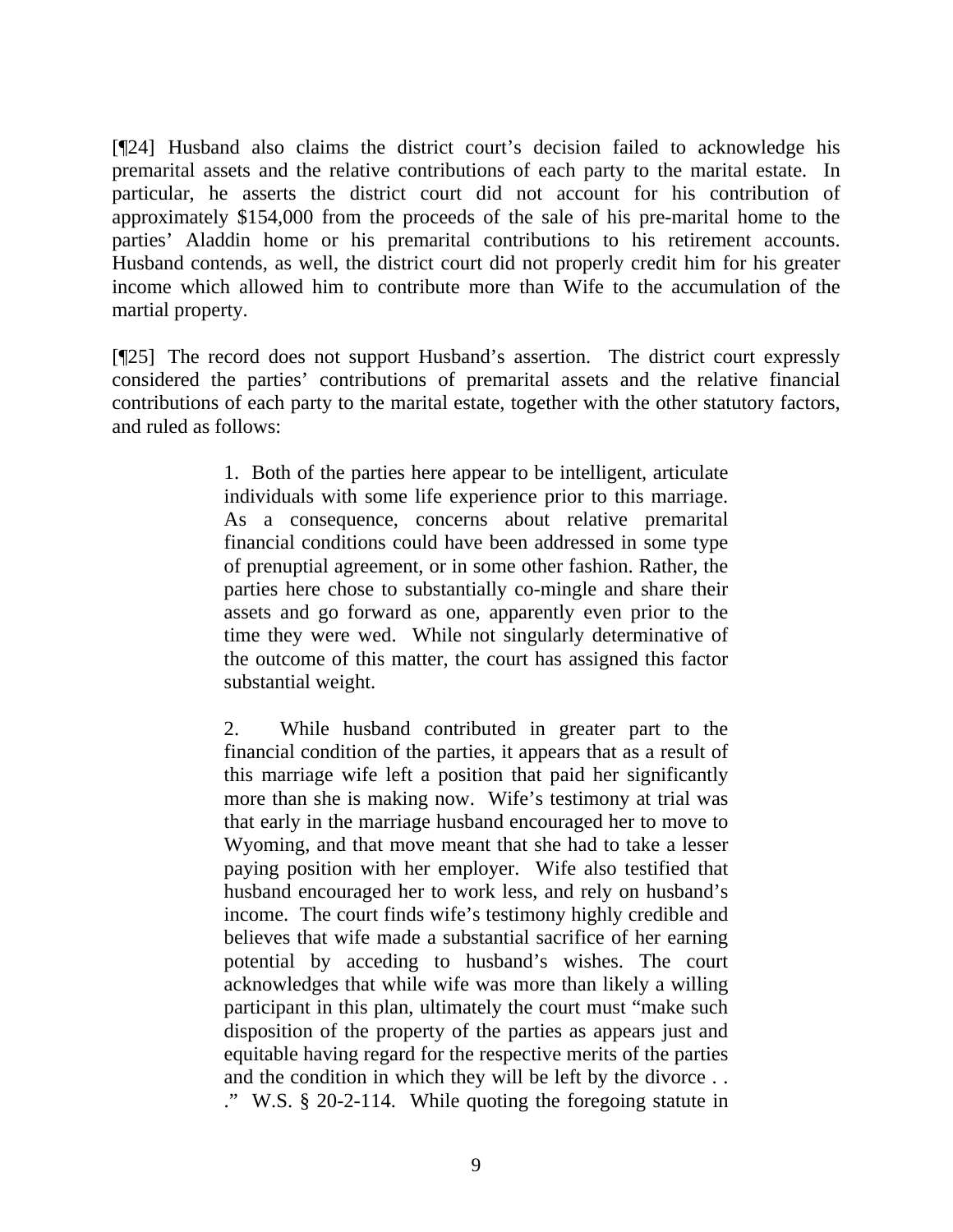part, the court has not ignored the fact the relative financial situations of the parties as they entered this marriage, nor has the court ignored the fact that the husband was the primary income provider. What the court determines here is that given all of the facts and circumstances of this case the requirement that the court consider "the party through whom the property was acquired" is less significant given the way that the parties conducted themselves from the outset of this relationship.

Although Husband does not agree with the district court's ruling, the decision letter clearly demonstrates consideration of the proper factors. The court explicitly took into account both parties' premarital contributions and Husband's greater income during the marriage, but rejected Husband's argument that, as a result of those contributions, he was entitled to a greater share of the marital estate. Husband has failed to show the district court abused its discretion in making that determination.

[¶26] Husband asserts the district court erred by not specifying a total value for the marital estate or explaining how the \$729,400 award to Wife was a just and equitable division and objects to the award of certain individual assets and debts to each party. For example, he challenges the award of the parties' dogs to Wife, disposition of the parties' retirement funds, and allocation of debts owed to each of their mothers. In making these arguments, Husband misconstrues his obligation on appeal. As acknowledged by this Court in *Holland,* 35 P.3d at 412, a party contesting the district court's division of the property must demonstrate the evidence adduced at trial does not support the property distribution as a whole. The judge's decision letter stated it intended "that the positions of the parties . . . be more or less equalized." Other than a general allegation the disposition was not proper, Husband does not explain why the equalization payment was not just and equitable or how the district court abused its discretion.

[¶27] Husband claims the district court's ruling was meant to punish him and reward Wife because of evidence he had an extra-marital affair. Of course, a judge may not use his discretion in dividing marital property to reward one party and punish the other. *See, e.g*., *McLoughlin v. McLoughlin,* 996 P.2d 5, 8 (Wyo. 2000); *Paul v. Paul,* 616 P.2d 707 (Wyo. 1980). In this case, however, there is no indication of any retribution. Indeed, the district court specifically stated it had no intent to punish Husband. The district court did refer to the extra-marital affair in its decision letter, but only in the context of ruling on the credibility of the parties. The court specifically stated Husband's testimony about his "paramour" was not believable. Consequently, the district court ruled: "the court finds the only logical path open to it is to resolve disputed matters involving credibility in favor of wife, and against husband." As we have acknowledged innumerable times, issues of credibility belong to the trial court. *See, e.g., Hall v. Hall,* 2005 WY 166, ¶ 7, 125 P.3d 284, 287 (Wyo. 2005); *Dunham v. Dunham,* 2006 WY 1, ¶ 6, 125 P.3d 1015, 1017 (Wyo.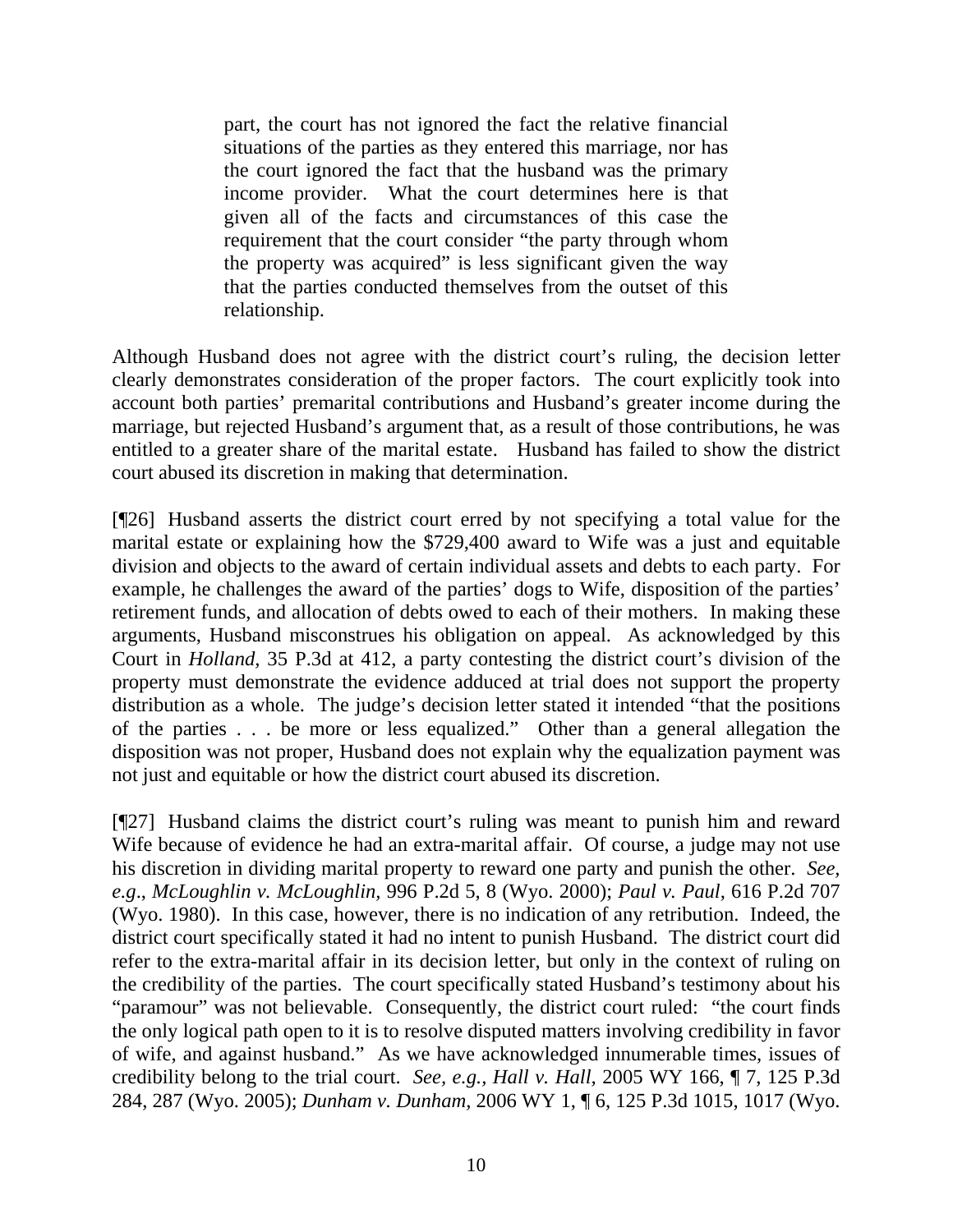2005). Husband's claim the district court improperly applied its discretion to punish him is not supported by the record.

#### **CONCLUSION**

[¶28] Because Husband failed to preserve the legal argument his employment benefits could not be considered as part of the martial property, we decline to consider that issue. With regard to Husband's argument the district court abused its discretion in dividing the parties' marital property, "our statutory scheme for distribution of marital property requires our courts to consider the respective merits of the parties in forming a distributive scheme appropriate to the particular circumstances of each individual case." *Houx*,  $\P$  18, \_\_\_\_ P.3d at \_\_\_. Husband has not demonstrated the district court failed to fulfill its statutory obligation in this case. We, therefore, find no basis on which to overrule the district court's decision and affirm.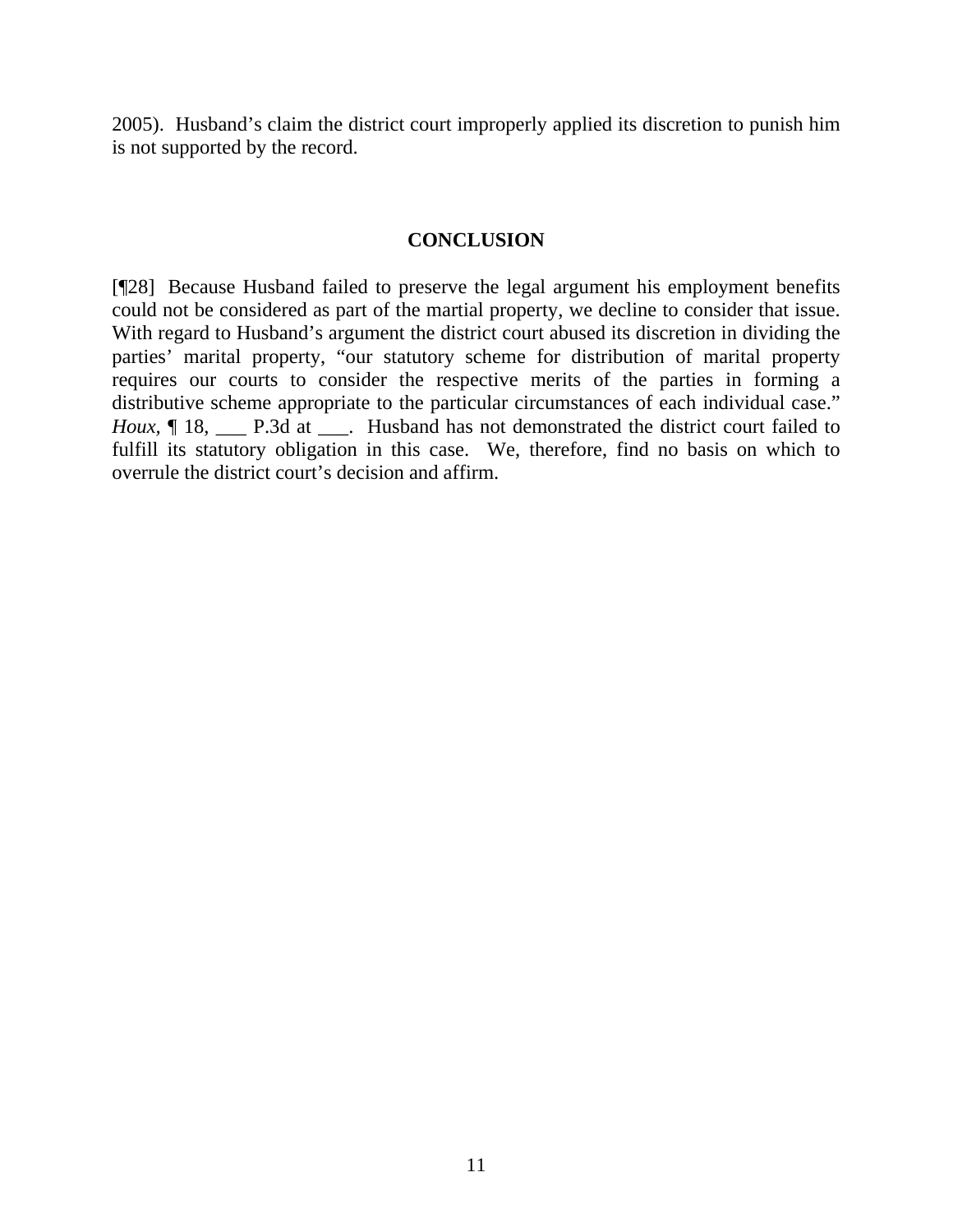**BURKE**, Justice, dissenting.

[¶29] I respectfully dissent. The district court ordered Husband to pay Wife \$729,400 in order to "equalize the division of the marital estate." In arriving at the payment amount, the district court included \$284,204 in employment benefits as assets of the marriage and awarded the assets to Husband. There is insufficient evidence to support the district court's valuation of the employment benefits and its finding that the employment benefits are marital assets.

[¶30] As mentioned by the majority, we have not had prior occasion to determine whether employment benefits of the type at issue are marital assets. It seems appropriate, as suggested by the majority, that in order for those benefits to be considered marital assets there must be evidence that the benefits are more than a substitute for wages. The majority correctly notes there is no evidence in the record indicating that the employment benefits had, or would have, any cash value. According to the majority, the absence of such evidence is fatal to Husband's appeal. I disagree.

[¶31] As Plaintiff, and the party asserting the claim, Wife had the burden of providing sufficient evidence at trial to support her claim. *Morrison v. Reilly*, 511 P.2d 970, 972 (Wyo. 1973) ("burden of proof is on the party asserting the affirmative of any issue").<sup>[6](#page-13-0)</sup> Husband and Wife were the only witnesses at trial. Wife testified first. She provided testimony regarding most of the "items still in dispute" reflected in the joint exhibit but did not provide any testimony during direct examination regarding the employment benefits. During cross examination, Wife testified unequivocally that she was making no claim to the employment benefits. Wife's disavowal was the only testimony presented at trial regarding the employment benefits. $<sup>7</sup>$  $<sup>7</sup>$  $<sup>7</sup>$ </sup>

[¶32] The joint exhibit provided the only other reference to the employment benefits at trial. The joint exhibit was identified by Wife's attorney as a list of "items still in dispute." There was no stipulation that the disputed items were marital assets. The exhibit clearly reflected that Husband disputed Wife's valuation of the employment benefits and contained no indication that Wife was requesting that the employment benefits be awarded to Husband.

[¶33] In light of Wife's stated position that she was making no claim to the benefits and the lack of any evidentiary support for valuation of the benefits, Husband's failure to provide any testimony or other evidence regarding the benefits is understandable and

<span id="page-13-0"></span><sup>6</sup> Husband did not file a counterclaim.

<span id="page-13-1"></span><sup>&</sup>lt;sup>7</sup> On redirect examination, Wife's attorney did not ask any questions in an effort to clarify Wife's position regarding the employment benefits. No questions were asked of Wife regarding valuation of the employment benefits. No exhibits were introduced providing evidentiary support for Wife's valuation of the benefits that was reflected in the "notes" column of the joint exhibit.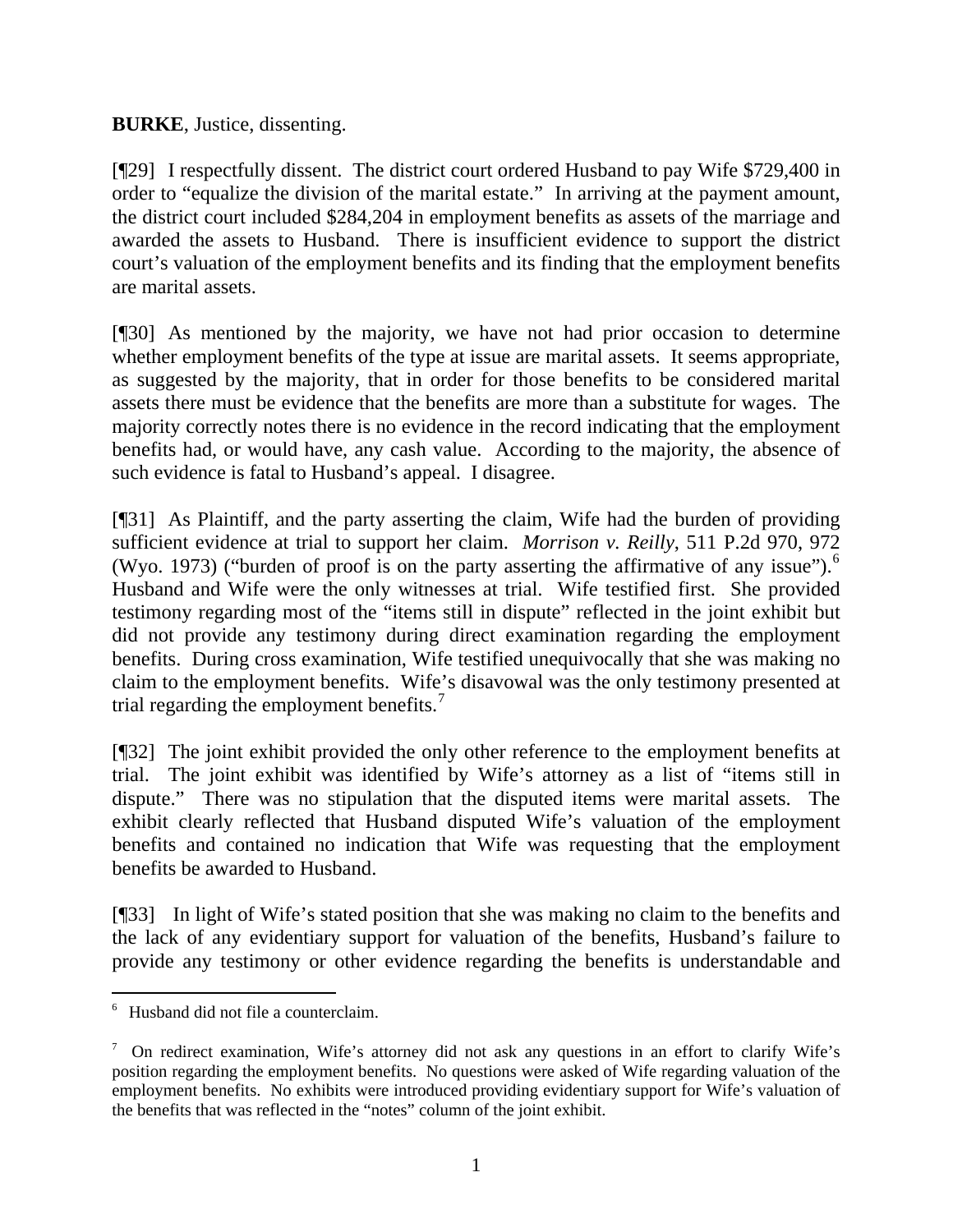appropriate. Husband was under no obligation to provide any evidence regarding the benefits. Wife, not Husband, was required to prove the employment benefits were marital assets and the value of those assets.

[¶34] Perhaps recognizing that the trial record contains insufficient evidence, the majority relies upon evidence in the form of pay stubs admitted as exhibits at a motion hearing regarding temporary support held a month prior to trial. The trial record contains no indication that the parties stipulated that evidence produced at the motion hearing could be considered by the district court as trial evidence. More importantly, the pay records do not reflect that the employment benefits are anything other than a substitute for wages.

[¶35] The only testimony regarding sick pay appearing in the record was presented at the motion hearing where Husband testified as follows:

> [Plaintiff's Counsel]: And with respect to sick where it shows 1467, colon, 37, what does that number mean?

[Defendant]: **That's if I'm sick they'll pay me.**

[Plaintiff's Counsel]: They'll pay you what, \$1,467?

[Defendant]: 1,467 hours.

. . .

[Plaintiff's Counsel]: Okay. And back to Defendant's Exhibit 6, you think that the colon after the 1467, this number represents hours banked – or, well, not hours banked, I guess, but sick hours available to you, rather than dollar amount?

Sir, what I'm asking essentially is, is this like the banked time where you get up to \$1467 worth of pay?

[Defendant]: No, 1467 is the pay hours.

[Plaintiff's Counsel]: **So if you were to be ill and off your job 1467 hours, then you'd be paid for those hours, correct?** 

[Defendant]: **Right.**

(Emphasis added.)